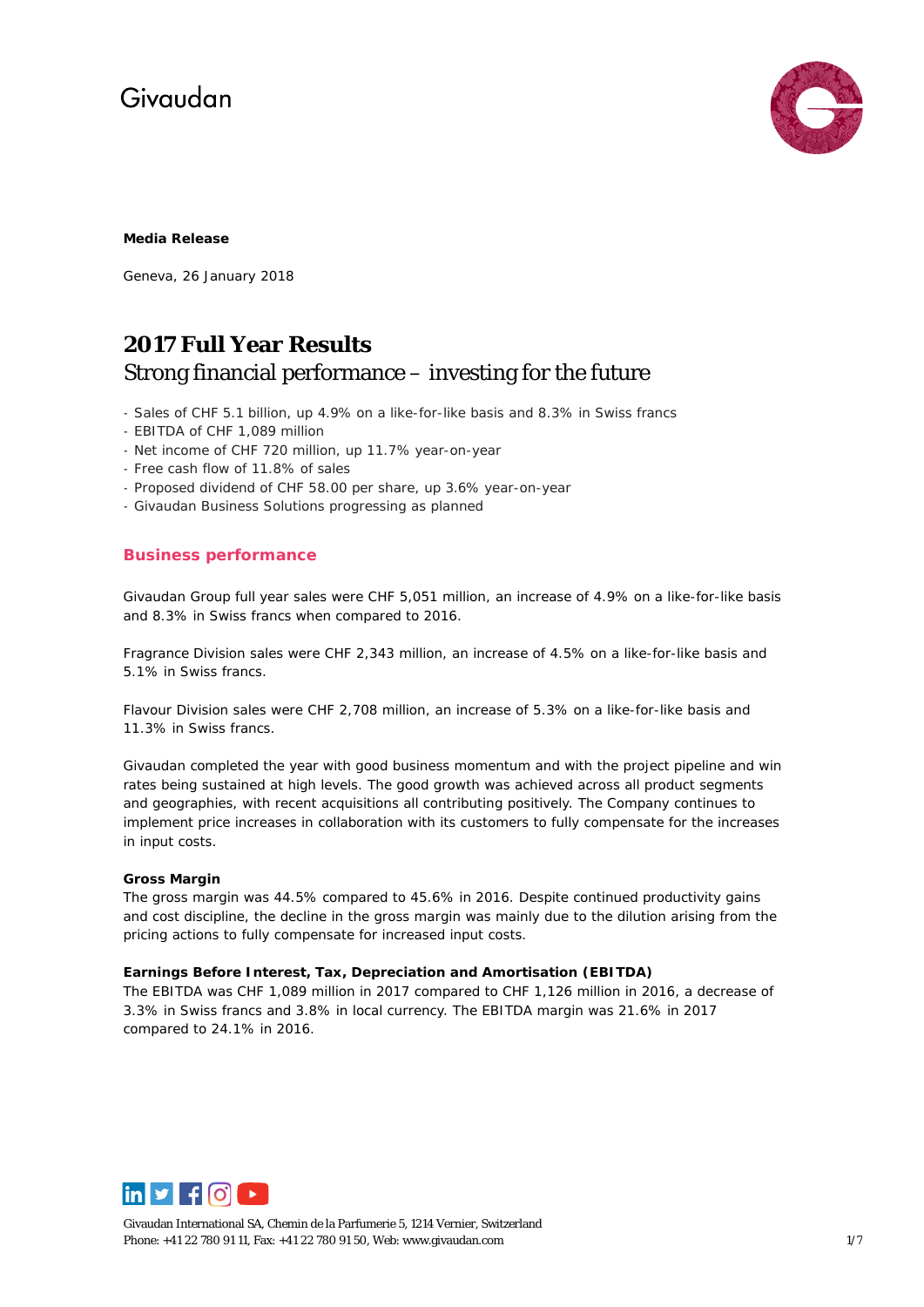

Geneva, 26 January 2018

The reduction is largely attributed to the costs incurred in relation to the Givaudan Business Solutions (GBS) program with full year costs of CHF 107 million, of which CHF 47 million was cash, being partially offset by non-cash gains resulting from changes in pension plans of CHF 20 million. As a reminder, in 2016 the Group recognised a net one-off non-cash gain of CHF 62 million resulting mainly from changes in pension plans.

#### **Operating Income**

The operating income was CHF 869 million compared to CHF 875 million, a decrease of 0.8% versus 2016. When measured in local currency terms, the operating income decreased by 1.5%. The operating margin decreased to 17.2% in 2017 from 18.8% in 2016.

#### **Financial Performance**

Financing costs in 2017 were CHF 42 million, versus CHF 51 million for the same period in 2016. In 2017, the Group continued to refinance at lower interest rates. Other financial expense, net of income, were CHF 32 million in 2017, versus the CHF 40 million reported in 2016, with increased hedging costs offset by reduced currency volatility in markets where currencies could not be hedged.

The income tax expense as a percentage of income before taxes was 9%, compared to 18% in 2016 mainly arising from lower tax expenses in the United States. Excluding items of a nonrecurring nature, the income tax expense as a percentage of income before taxes was 15%.

#### **Net Income**

The net income increased to CHF 720 million in 2017 from CHF 644 million in 2016, an increase of 11.7%. This results in a net profit margin of 14.2%, versus 13.8% in 2016. Basic earnings per share increased to CHF 78.18 versus CHF 69.95 for the same period in 2016.

#### **Cash Flow**

Givaudan delivered an operating cash flow of CHF 861 million in 2017, compared to CHF 805 million in 2016. As a percentage of sales, working capital was essentially flat when compared to 2016.

Total net investments in property, plant and equipment were CHF 189 million, compared to CHF 135 million in 2016. During 2017 the Group continued its investments to support growth in high growth markets, most notably the new flavours savoury facility in Pune, India, the Zurich Innovation Centre (ZIC) and the Fragrance Division investments in Singapore and China.

Intangible asset additions were CHF 53 million in 2017, compared to CHF 40 million in 2016 as the Company continued to invest in its IT platform capabilities, including those to support the introduction of the Givaudan Business Solutions organisation. Total net investments in tangible and intangible assets were 4.8% of sales in 2017, compared to 3.8% in 2016.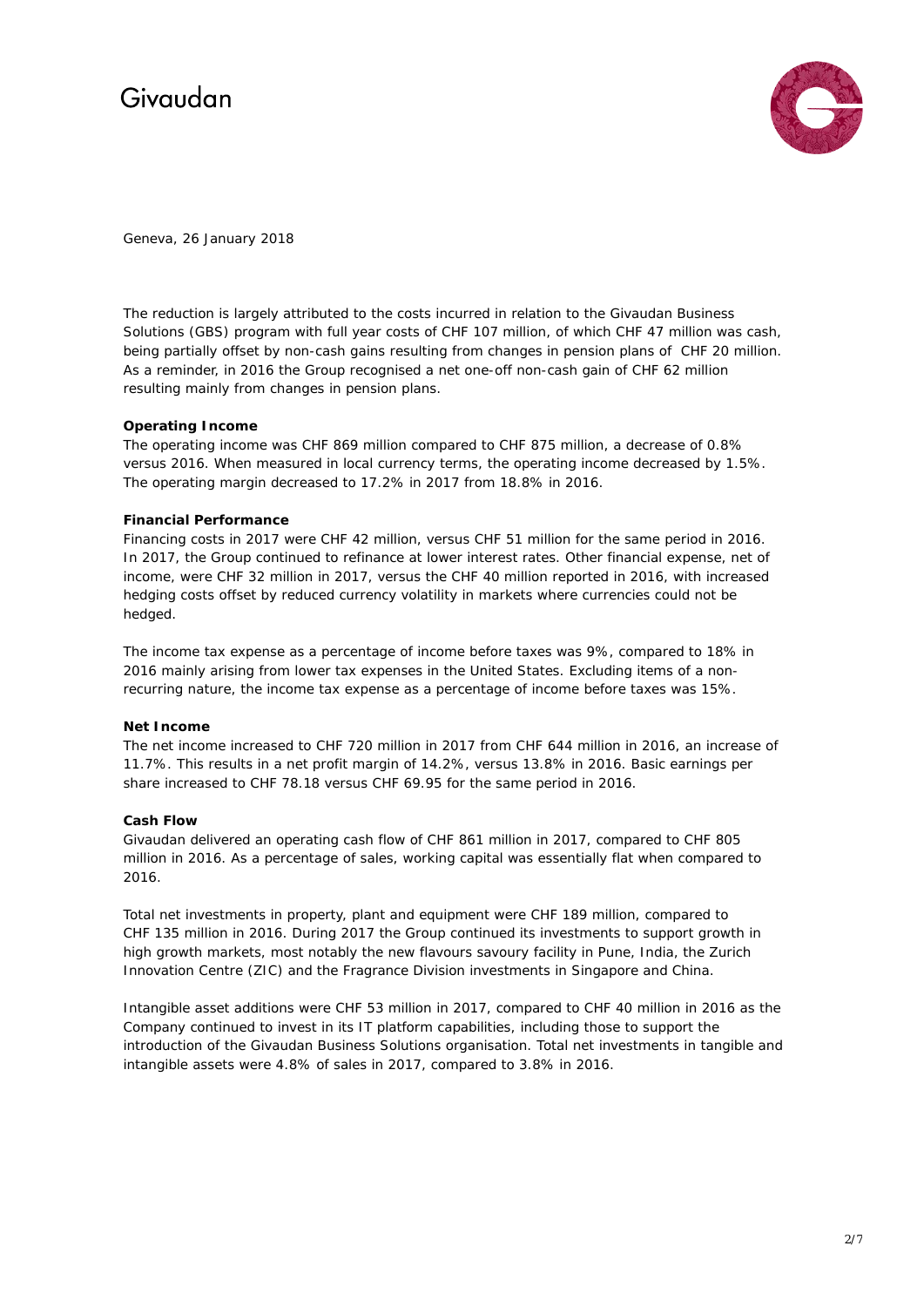

Geneva, 26 January 2018

Operating cash flow after net investments was CHF 619 million in 2017, versus the CHF 630 million recorded in 2016. Free cash flow, defined as operating cash flow after investments and interest paid, was CHF 594 million in 2017, versus CHF 597 million for the comparable period in 2016. As a percentage of sales, free cash flow in 2017 was 11.8%, compared to 12.8% in 2016.

#### **Financial Position**

Givaudan's financial position remained solid at the end of the year. Net debt at December 2017 was CHF 1,074 million, compared to CHF 930 million at December 2016, with the increase driven by the Group's acquisitions and investment programme. At the end of December 2017 the leverage ratio was 21%, compared to 19% at the end of 2016.

#### **Givaudan Business Solutions**

In July 2017 Givaudan announced the details of the planned implementation of Givaudan Business Solutions, a global organisation providing best-in-class internal processes and services.

The introduction of Givaudan Business Solutions is fully on track, with the first implementation steps expected in the first half of 2018 in Europe and in Asia Pacific.

In 2017, the Group incurred costs of CHF 107 million, of which CHF 47 million was cash, in relation to the preparation and first steps of the Givaudan Business Solutions organisation.

#### **Dividend Proposal**

At the Annual General Meeting on 22 March 2018, Givaudan's Board of Directors will propose a cash dividend of CHF 58.00 per share for the financial year 2017, an increase of 3.6% versus 2016. This is the seventeenth consecutive dividend increase following Givaudan's listing at the Swiss stock exchange in 2000.

#### **2020 Guidance – Responsible growth. Shared success.**

The Company's 2020 ambition is to create further value through profitable, responsible growth. Capitalising on the success of the 2011-2015 strategy, Givaudan's 2020 ambition is built on the three strategic pillars of growing with its customers; delivering with excellence; and partnering for shared success.

Ambitious financial targets are a fundamental part of Givaudan's strategy. We aim to outpace the market with 4-5% sales growth and a free cash flow of 12-17% of sales, both measured as an average over the five-year period of the strategy cycle. It is Givaudan's intention to maintain its current dividend practice as part of this ambition.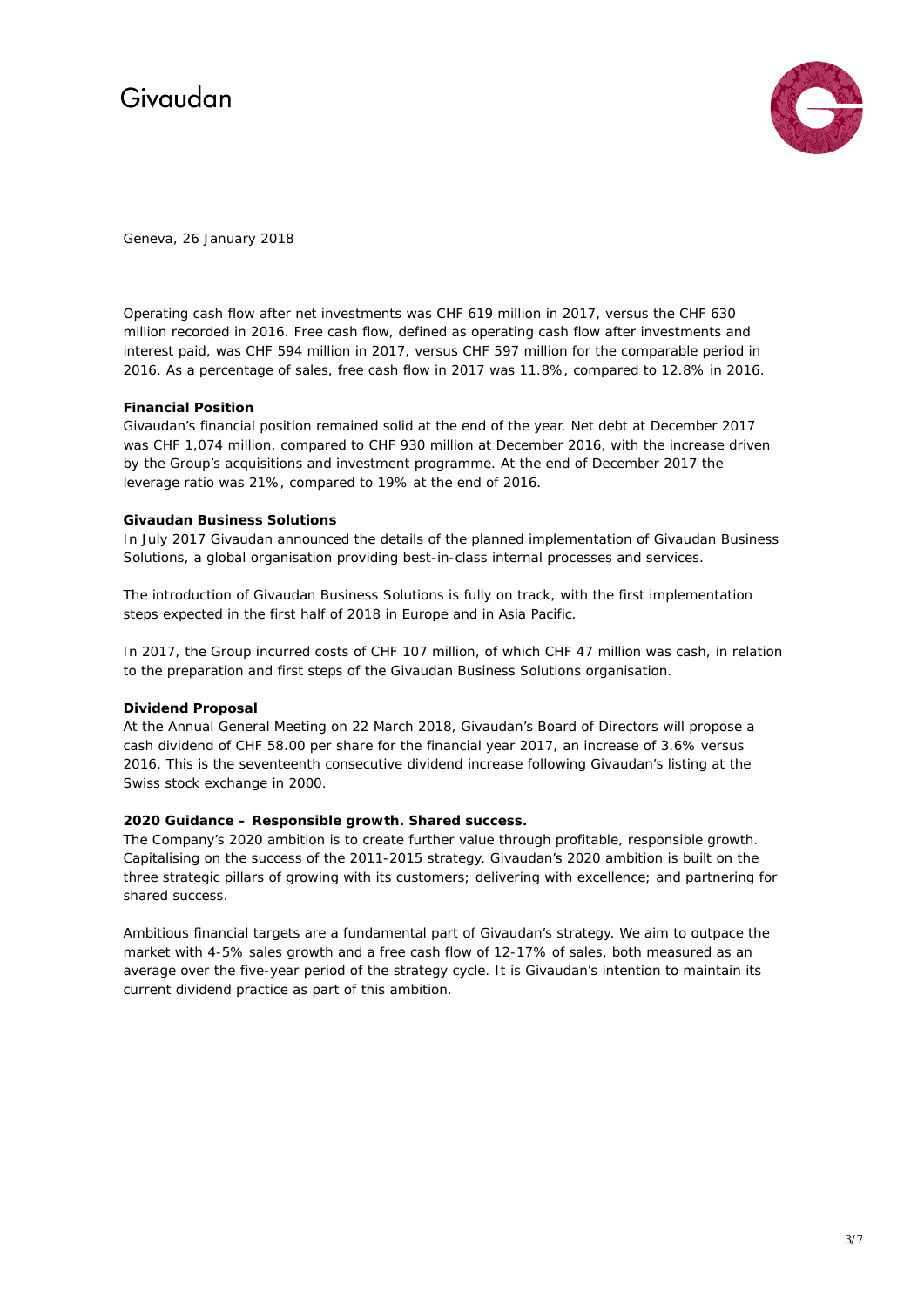

Geneva, 26 January 2018

### **Key Figures**

| For the twelve months ended 31 December, in million CHF |       |       |
|---------------------------------------------------------|-------|-------|
| except per share data                                   | 2017  | 2016  |
| <b>Group Sales</b>                                      | 5,051 | 4,663 |
| Fragrance sales                                         | 2,343 | 2,230 |
| Flavour sales                                           | 2,708 | 2,433 |
| Gross profit                                            | 2,250 | 2,128 |
| as % of sales                                           | 44.5% | 45.6% |
| EBITDA <sup>1</sup>                                     | 1,089 | 1,126 |
| as % of sales                                           | 21.6% | 24.1% |
| <b>Operating income</b>                                 | 869   | 875   |
| as % of sales                                           | 17.2% | 18.8% |
| Income attributable to equity holders of the parent     | 720   | 644   |
| as % of sales                                           | 14.2% | 13.8% |
| Earnings per share - basic (CHF)                        | 78.18 | 69.95 |
| Operating cash flow                                     | 861   | 805   |
| as % of sales                                           | 17.0% | 17.3% |
| Free cash flow                                          | 594   | 597   |
| as % of sales                                           | 11.8% | 12.8% |

1. EBITDA: Earnings Before Interest (and other financial income (expense), net), Tax, Depreciation and Amortisation. This corresponds to operating income before depreciation, amortisation and impairment of long-lived assets.

#### **Sales January to December 2017**

|                             | Acquisition    |     | Change % |                 |                 |      |        |
|-----------------------------|----------------|-----|----------|-----------------|-----------------|------|--------|
| in millions of Swiss francs | 2016 Sales LFL |     | impact   | Currency        | 2017 Sales LFL* |      | In CHF |
| Group                       | 4.663          | 229 | 177      | (18)            | 5.051           | 4.9% | 8.3%   |
| Fragrance                   | 2.230          | 100 |          | 13 <sup>1</sup> | 2.343           | 4.5% | 5.1%   |
| Flavour                     | 2.433          | 129 | 177      | (31)            | 2,708           | 5.3% | 11.3%  |

#### **Sales October to December 2017**

|                             |                | Acquisition |        |          | Change %        |         |             |
|-----------------------------|----------------|-------------|--------|----------|-----------------|---------|-------------|
| in millions of Swiss francs | 2016 Sales LFL |             | impact | Currency | 2017 Sales LFL* |         | In CHF      |
| Group                       | 1.145          | 108         | 35     |          | 1.294           |         | 9.4% 12.9%  |
| Fragrance                   | 531            | 64          |        | 8        | 603             |         | 12.0% 13.4% |
| Flavour                     | 614            | 44          | 35     | $^{(2)}$ | 691             | $7.2\%$ | 12.5%       |

#### **Sales evolution by market**

| Sales January to December 2017 in |       | Change % |        |        |  |
|-----------------------------------|-------|----------|--------|--------|--|
| millions of Swiss francs          | 2017  | 2016     | $LFL*$ | In CHF |  |
| Mature markets                    | 2.867 | 2.566    | 5.1%   | 11.7%  |  |
| High growth markets               | 2.184 | 2.097    | 4.8%   | 4.2%   |  |

LFL = Like-for-like, which excludes the impact of currency, acquisitions and disposals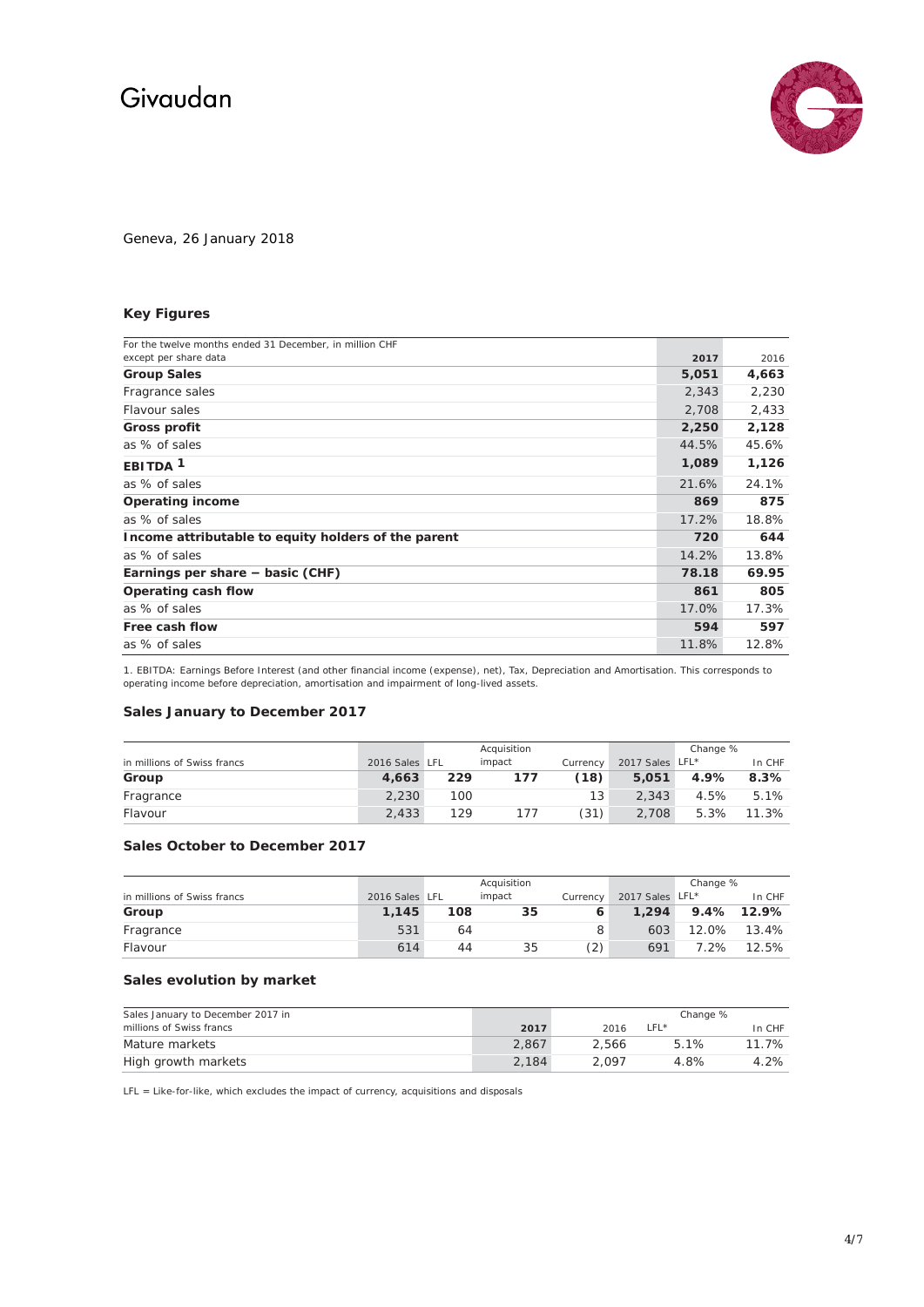

Geneva, 26 January 2018

### **Fragrance Division**

Fragrance Division sales were CHF 2,343 million, an increase of 4.5% on a like-for-like basis and 5.1% in Swiss francs.

Total sales for Fragrance Compounds (Fine Fragrances and Consumer Products combined) increased by 4.8% on a like-for-like basis. In Swiss francs, sales of compounds increased to CHF 2,036 million from CHF 1,933 million in 2016.

Fine Fragrances sales grew 7.2% on a like-for-like basis, driven both by strong new business and low erosion levels.

Consumer Products sales increased by 4.1% on a like-for-like basis, driven by all customer groups and balanced growth in both high growth and mature markets.

Sales of Fragrance Ingredients and Active Beauty increased by 2.8% on a like-for-like basis. Sales in Active Beauty grew double digit, driven by strong sales of the Active ingredients and Encapsulation systems. Sales of Fragrance ingredients were flat versus last year as a result of an improved performance in the latter months of the year.

The EBITDA of the Fragrance Division was CHF 486 million in 2017 compared to CHF 603 million in 2016, despite consistent underlying profitability. The reduction is largely attributed to the costs incurred in relation to the Givaudan Business Solutions (GBS) programme with full year costs of CHF 107 million in 2017, partially offset by non-cash gains resulting from pension changes of CHF 18 million. As a reminder, in 2016 the division recognised a net one-off non-cash gain of CHF 62 million resulting mainly from changes in pension plans.

As a result, the EBITDA margin was 20.7% in 2017 compared to 27.0% in 2016.

The operating income was CHF 396 million in 2017, versus CHF 493 million for the same period in 2016. The operating margin was 16.9% in 2017 compared to 22.1% in 2016.

As part of the Group's 2020 strategy to expand the capabilities of its fragrance business, Givaudan announced on December 18, 2017, that it had entered into exclusive negotiations to acquire Expressions Parfumées, a French fragrance creation house.

#### **Fine Fragrances**

Fine Fragrances sales grew 7.2% on a like-for-like basis led by strong new business wins across all customer groups. In mature markets double-digit growth in Western Europe was delivered through new business and the solid performance of existing fragrances. North America sales grew against a strong prior year comparable driven by high new business levels offsetting erosion. Growth in high growth markets was driven by the Middle East with a combination of new business and volume gains at a number of customers and growth in Latin America in the second half of 2017.

Fine Fragrances enjoyed a successful awards season for Givaudan perfumes around the world. Numerous awards have been received in the USA, Latin America and Europe across both men's and women's fragrance categories. These awards confirm the leading role in the fine fragrance industry and recognise Givaudan's capabilities in creating products that consumers love.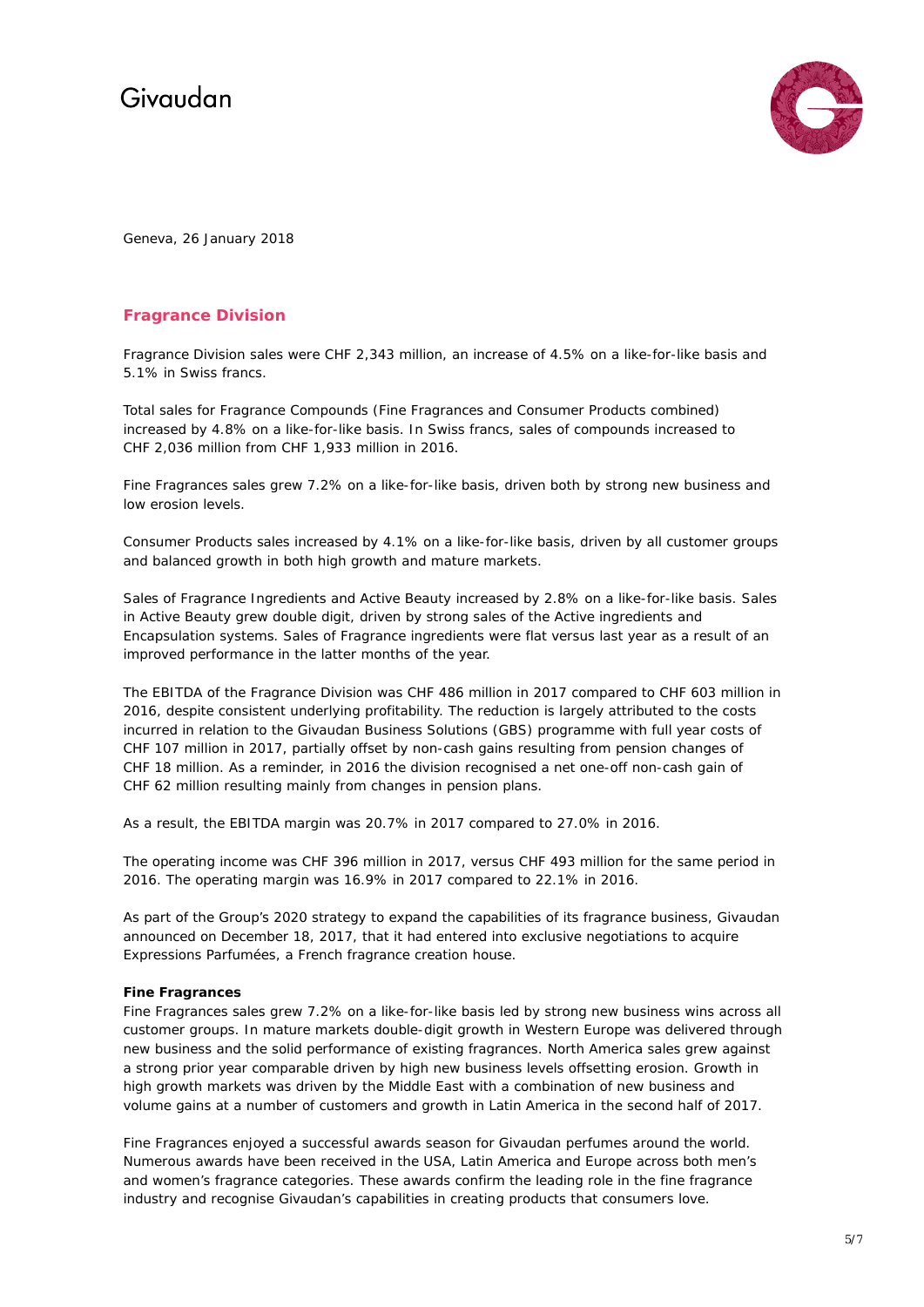

Geneva, 26 January 2018

#### **Consumer Products**

The Consumer Products Business increased by 4.1% on a like-for-like basis with balanced growth in both high growth and mature markets. This performance was supported by a solid increase with international customers and sustained growth with local and regional customers which experienced double-digit growth in 2016.

On a regional basis, Latin America continued to deliver double-digit growth with all customer groups against strong prior year comparables. Asia recorded a sustainable increase driven by international customers, with particularly strong results in the South Asia sub-region across all product segments.

In Europe, Africa and Middle East, sales growth was reported on all customer groups and all sub-regions. Sales in North America showed strong year on year growth against a high prior year comparable thanks to all customer groups and product segments.

On a product segment basis, home care delivered solid sales growth, whilst Oral care and fabric care segments also contributed to the performance.

#### **Fragrance Ingredients and Active Beauty**

Sales of Fragrance Ingredients and Active Beauty increased by 2.8% on a like-for-like basis. Sales of Active Beauty were double-digit driven by strong sales on the Active ingredients and Encapsulation systems. Sales of Fragrance ingredients were flat versus last year as a result of an improved performance in the latter months of the year. Sales of Fragrance Ingredients in Europe and South America recorded solid growth, whilst in Asia and North America the sales were below prior year levels.

### **Flavour Division**

Flavour Division sales were CHF 2,708 million, an increase of 5.3% on a like-for-like basis and 11.3% in Swiss francs. Including Spicetec, acquired in July 2016, Activ International, acquired in January 2017 and Vika B.V. acquired in September 2017, the growth was 12.4% in local currency.

From a segment perspective, Dairy, Snacks and Beverages were the main contributors to the division's growth, with all segments in positive territory.

Asia Pacific and North America experienced robust growth whilst Latin America was negatively impacted by the economic situation in Brazil. Europe, Africa and the Middle East delivered good growth, driven by Beverages, Snacks and Savoury. All regions delivered a high level of new wins in the key segments.

As a result of the 2020 strategy, sales in Naturals increased at double-digit levels and in high single-digits in the Health & Wellness area.

The EBITDA increased by 15.4% to CHF 603 million from CHF 523 million in 2016. The EBITDA margin was 22.3% in 2017, up from 21.5% in 2016.

The operating income increased by 23.9% to CHF 473 million in 2017 from CHF 382 million for the same period in 2016. The operating margin increased to 17.5% in 2017 from 15.7% in 2016.